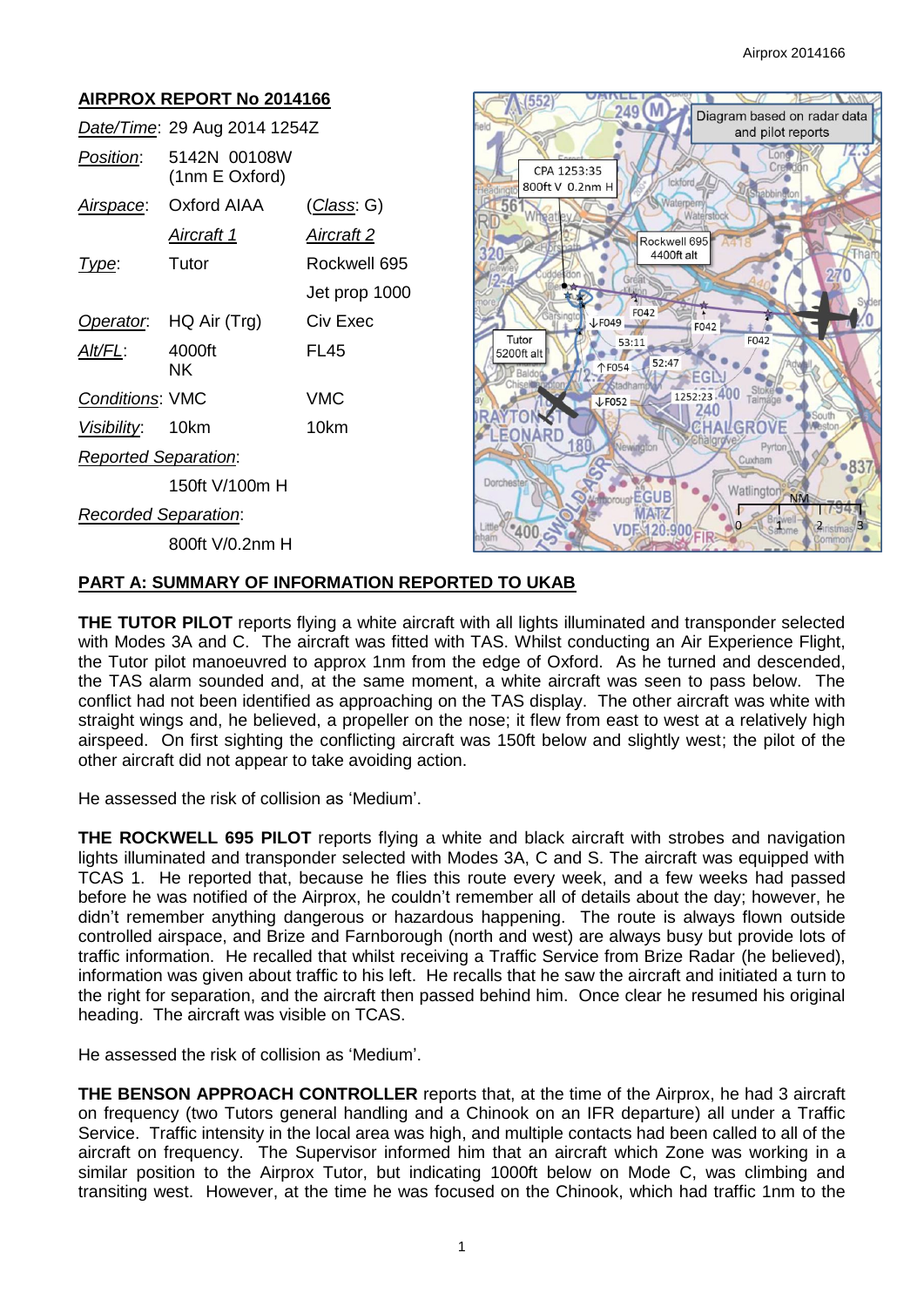south at a similar level and, conscious that they were co-altitude, he was trying to ensure the Chinook pilot was visual with it before handing it over to Odiham Director. He subsequently called further traffic information to the Tutor pilot, who informed him of an Airprox with traffic heading towards Oxford. He acknowledged the report and informed the Supervisor.

He perceived the severity of the incident as 'Medium'.

**THE BENSON LARS CONTROLLER** reports that the weather conditions were assessed as BLU and, as a result, the airspace around RAF Benson was congested. At the time of the incident he had 3 aircraft on frequency, 2 under a Traffic Service and one on a Basic Service, with another aircraft calling up for a service and asked to "standby". The Rockwell 695 was being step-climbed north of the MATZ, keeping him underneath controlled airspace. Simultaneously another of his aircraft on a Traffic Service was conflicting with a Chinook climbing out from Benson and his attention was focused on resolving this confliction. Although he knew he had called a number of aircraft to the Rockwell 695 pilot, he could not recall whether he had specifically called the conflicting Tutor. He was in the process of handing the Rockwell 695 over to Brize LARS when he was advised that the Tutor had reported an Airprox.

He perceived the severity of the incident as 'Low'.

**THE BENSON SUPERVISOR** reports that the unit were operating at a high workload and medium to high complexity just before the incident. The radar training circuit was active, and up to 5 Tutors were on Air Experience Flights receiving a Traffic Service. Additionally, Zone had been working up to 6 aircraft on frequency and so a Zone 2 console had been manned. All 4 radar consoles and PAR were manned. The Tutor flights were concentrated in 3 areas, Oxford, Vale and Lambourne, possibly as a result of recommendations from previous incidents requesting not to use Brize East, which can infringe on Oxford Kidlington inbounds and outbound. At the time of the incident he was monitoring the Director and Approach frequencies, which were the busiest. He monitored the Approach controller controlling the Chinook and was involved in liaising with Zone to ask their aircraft, which conflicted with the Chinook, to change location in order to deconflict the potential hazard. At this time he heard the Zone controller issue a climb to another aircraft: it was not immediately apparent which aircraft he had given the clearance to; however, once the supervisor had assimilated which aircraft it was, he highlighted it to the Approach controller by pointing to the Rockwell 695 on the radar screen and telling him it was climbing. At this time the separation was 1nm and 1000ft (as indicated by Mode C). He recalls that the aircraft had approximately 500ft vertical separation as they passed; shortly afterwards the Tutor pilot reported an Airprox.

#### **Factual Background**

The weather at Benson was reported as:

METAR EGUB 291250Z 20015KT 9999 FEW030 BKN060 18/11 Q1012 BLU NOSIG

The Grob Tutor is fitted with an Avidyne 600 TAS for which the manufacturer's website describes the warning alerts as shown in the figure adjacent. It is probable that the Rockwell 695 was not initially showing on the Tutor's TAS because it wasn't within the surveillance area for the *Other Traffic* alert; the Tutor's own turn and descent then likely put the two aircraft into a position which meant that the TAS jumped straight to an audible *Traffic Alert*.

Other Traffic (OT) - Depicted as a hollow Cyan (or White) Diamond and represents traffic that is within the TAS's surveillance area but it is beyond 6nm in range and has an altitude greater than ±1200 feet relative to your aircraft and is not an immediate threat.

Proximity Alert (PA) - Depicted as a solid Cyan (or White) Diamond on the  $\frac{1}{203}$ traffic display, when the traffic is within a distance of 6nm range and its altitude is within ±1200 feet, but it is still not considered a collision threat.

Traffic Alert (TA) - Depicted as a solid Yellow Circle, a TA is displayed and an automated voice alert is activated when the calculated intercept course for altitude and direction is within 30 seconds, less than .55nm and less than ±800ft.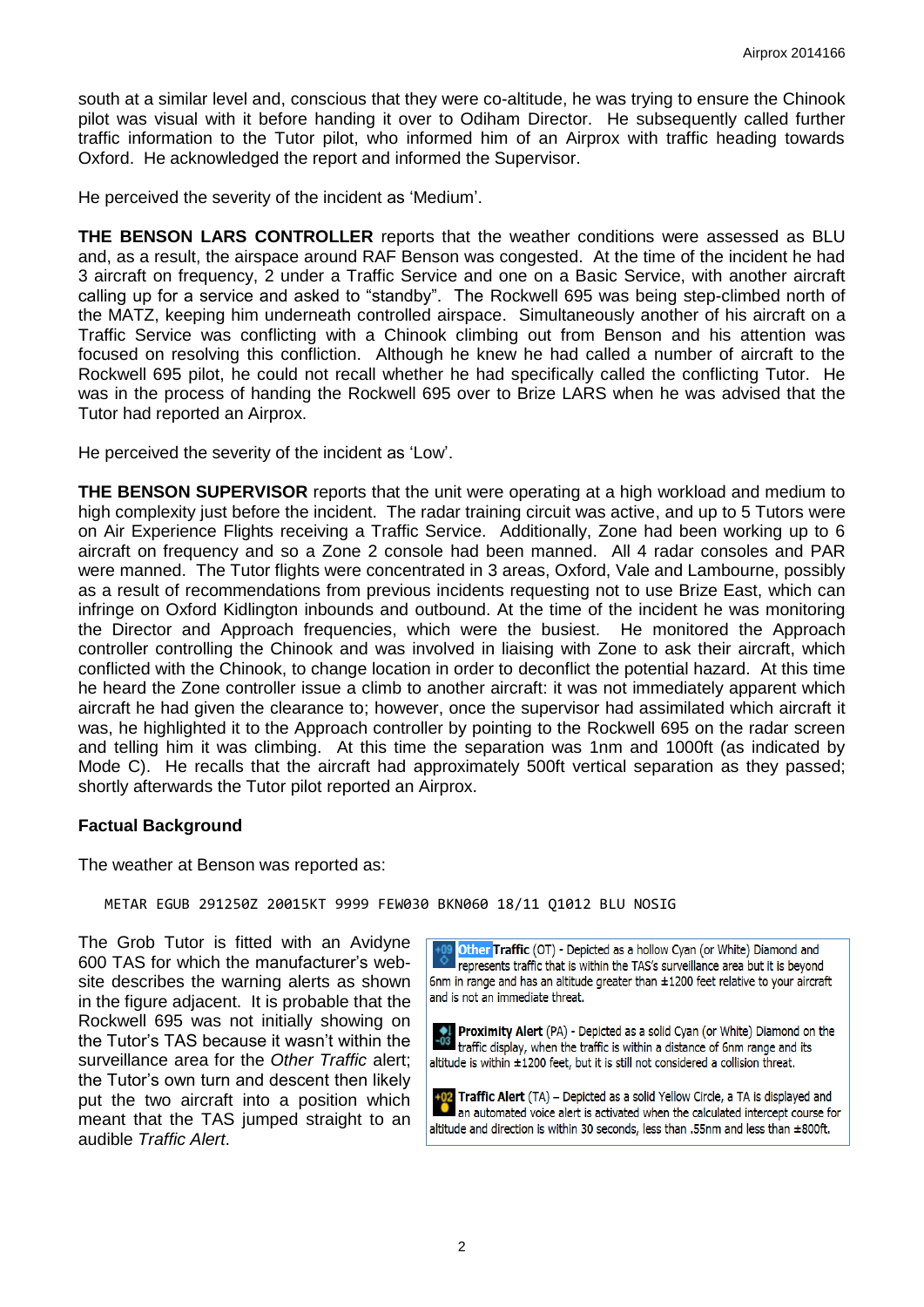#### **Analysis and Investigation**

#### **Military ATM**

The Tutor was under a Traffic Service with RAF Benson Approach and the Rockwell 695 was under a Traffic Service with RAF Benson Zone.

All heights/altitudes quoted are based upon SSR Mode C from the radar replay unless otherwise stated, based on 1013hPa.

At 1246:11 the Tutor was informed of two sets of traffic on non-Airprox traffic and approved to manoeuvre in the block between 3000 and 6000ft. At 1249:47 and at 1249:58 (Figure 1), the Tutor was informed of two further tracks, "[Tutor c/s] *traffic north five miles tracking currently west indicating one thousand seven hundred feet below*" and "[Tutor c/s] *further traffic err inbound on radar north east five miles tracking south indicating two thousand seven hundred feet below*." The Rockwell 695 was tracking towards Benson from the east.



Figure 1: Tutor Traffic Information at 1249:58 (Tutor 3612; Rockwell 695 3604; 3616/3617 Benson non-Airprox traffic).

At 1250:56 (Figure 2), Zone called non-Airprox traffic to the Rockwell 695, "[Rockwell 695 c/s] t*raffic twelve o'clock five miles crossing right left one thousand two hundred feet below inbound on radar at Benson*." The Rockwell 695 confirmed 'traffic in sight'.



Figure 2: Traffic Information at 1250:56.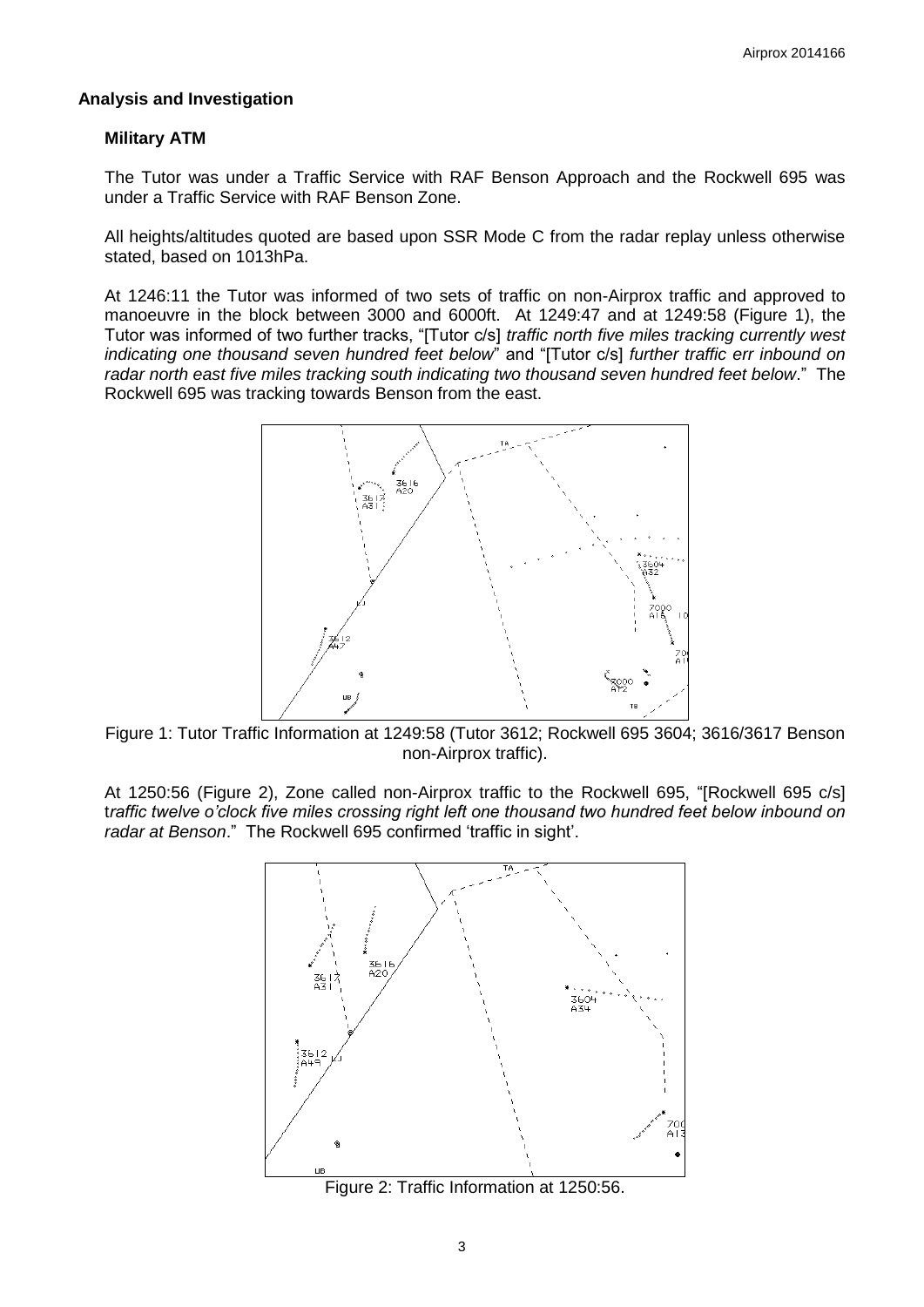The Rockwell 695 confirmed a further climb to FL65 at 1253:01 (Figure 3).



Figure 3: Geometry at 1253:01 as Rockwell 695 informs Zone of climb to FL65.

At 1253:28 (Figure 4), Zone passed information as, "[Rockwell 695 c/s] *traffic south west one mile tracking north east visual with you indicating slightly below*." The Rockwell 695 replied with "*looking"*' at 1253:33.



Figure 4: Traffic Information at 1353:28.

The CPA was at 1253:39 (Figure 5) with 800ft vertical separation and 0.2nm horizontal separation.



Figure 5: CPA at 1353:39.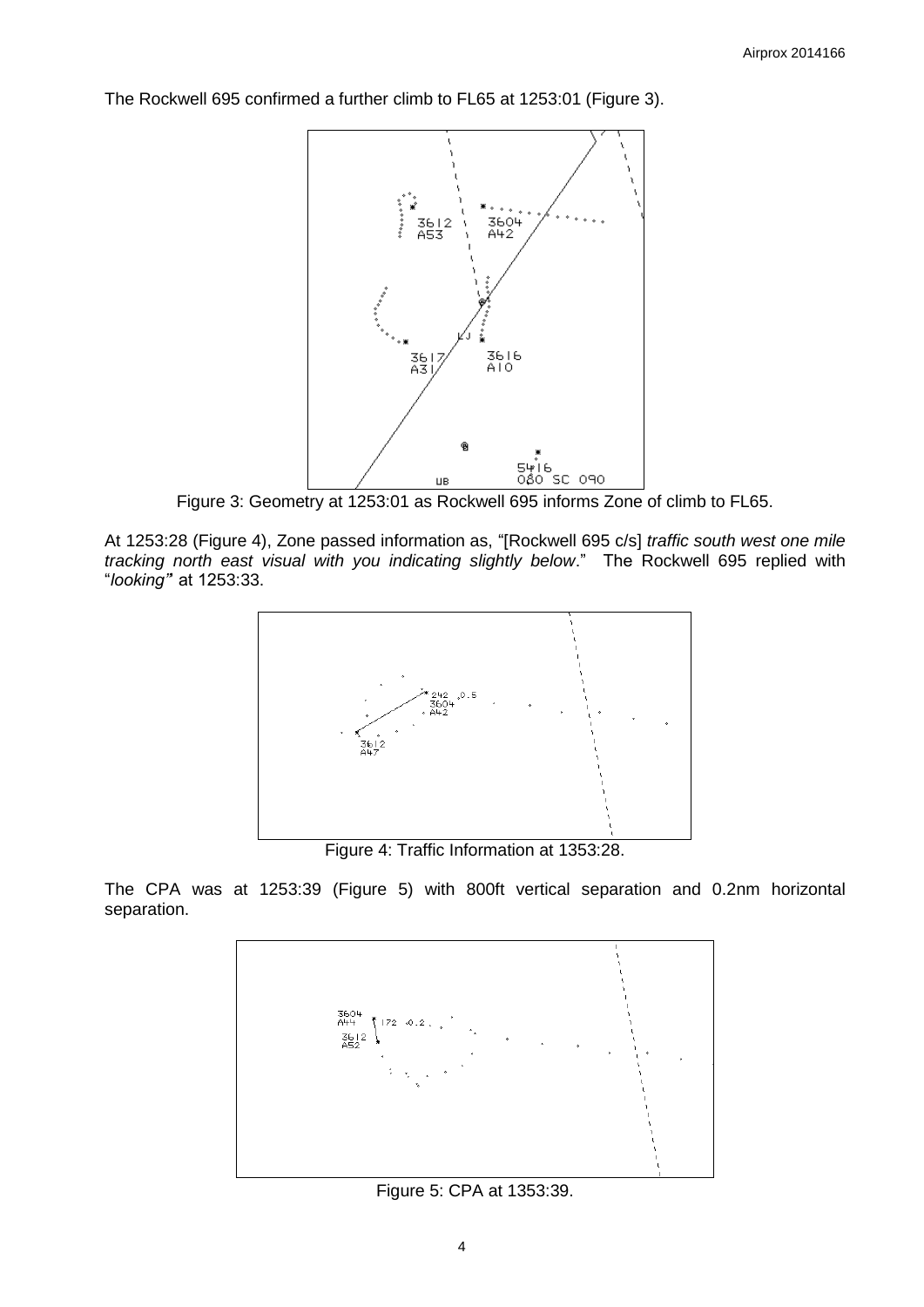Following a prolonged busy spell, the Zone controller was providing a LARS to aircraft crossing the Benson MATZ; the controller had two aircraft under a Traffic Service and was aware of a confliction with a Chinook conducting an IFR climbout from Benson. IFR traffic had been called to the Rockwell 695 at 1250:56. Further Traffic Information was passed to another Zone transit to allow it to get visual with the Chinook. The Rockwell 695 transmission, at 1253:01, informing him of a climb occurred with 1100ft vertical separation and the Tutor tracking south. At 1253:22, a GA transit called Zone for a MATZ penetration and this delayed the Traffic Information subsequently given at 1253:28, which was then delivered at a fast pace. The transmission to the Rockwell 695 stated that the Tutor was visual but this may have been an erroneous call because this information was not passed by the Supervisor/Approach or the Tutor pilot. Also, the information described the Tutor as 'slightly below' but the replay indicates a Tutor 500ft above. Despite the sheer volume of Traffic Information calls after a long and busy session, the Zone controller recalled that the controllers were more comfortable with the vertical separation between the Rockwell 695 and the Tutor, than the Chinook and another Zone transit.

The Approach controller had three aircraft under a Traffic Service, including the Tutor. The Supervisor had called the climbing Rockwell 695 to Approach but the controller gave the Chinook confliction priority because of the proximity; at 1253:08 Approach called traffic to the Chinook. The Chinook reported visual at 1253:15 and Approach instructed a squawk change for a handover to Odiham; a call to Odiham was made for the Chinook handover at the Tutor CPA (1253:39) and the handover was given priority over Traffic Information to the Tutor. Whilst the Approach controller was informed by the Supervisor of the climbing Rockwell 695 in a similar position to the Tutor, with 1000ft separation, the controller had focussed on the Chinook confliction as the aircraft were co-altitude. No information was passed to the Tutor until 1254:35, when the Tutor acknowledged with an Airprox report. CAP774 (Ch 3, 3.5) states, the controller shall pass Traffic Information on relevant traffic,

#### *"However, high controller workload and RTF loading may reduce the ability of the controller to pass traffic information, and the timeliness of such information."*

The Rockwell 695 pilot was flying on a steady heading in the moments leading up to the Airprox and although the occurrence report may be subject to memory fade, it is plausible that the TCAS readout would have detected the transponding Tutor and given more situational awareness than was available to the general handling Tutor pilot. The Tutor's TCAS should also have detected the Rockwell 695 but the high energy manoeuvres may have made this less likely until there was a more definite hazard. The Rockwell 695 confirmed in the climb to FL65 at 1253:01 showing Mode C of 042 on the radar replay; by CPA at 1253:39, the Mode C was at 044, which may indicate that TCAS was showing a contact above and the rate of climb may have slowed to accommodate a positive sighting. The Rockwell 695 pilot report recollected a turn to the right and did not perceive the situation to be hazardous; the replay does not show evidence of a Rockwell 695 right turn and the pilot responded to information with 'looking' at 1253:33, several seconds before CPA. It is not known if the Rockwell 695 had been visual or had been comparing Traffic Information with TCAS. The Rockwell 695 appeared suddenly to the Tutor, with no warning, and this will help explain the element of surprise and the report of an Airprox.

The normal barriers to an Airprox of this nature would have been radar-derived Traffic Information, ACAS and the 'see and avoid' principle. Traffic Information was not passed by Approach to the Tutor but was given by Zone to the Rockwell 695 at 1nm range; the passage of information can be seen in the context of the congested airspace, busy workloads and another confliction at the same time that took the attention and priority of the controllers. The pilots had chosen a Traffic Service in Class G airspace and were responsible for their own collision avoidance. TCAS gave a late warning to the Tutor pilot, presumably because of his general handling profile and it is likely that the Rockwell 695 TCAS did provide awareness to the crew. Lookout was hampered for the Tutor pilot, conducting high energy manoeuvres, against an aircraft overtaking from below and behind. The 'see and avoid' principle was subject to lookout constraints with probable obscuration of the Rockwell 695 from within the Tutor cockpit. Visual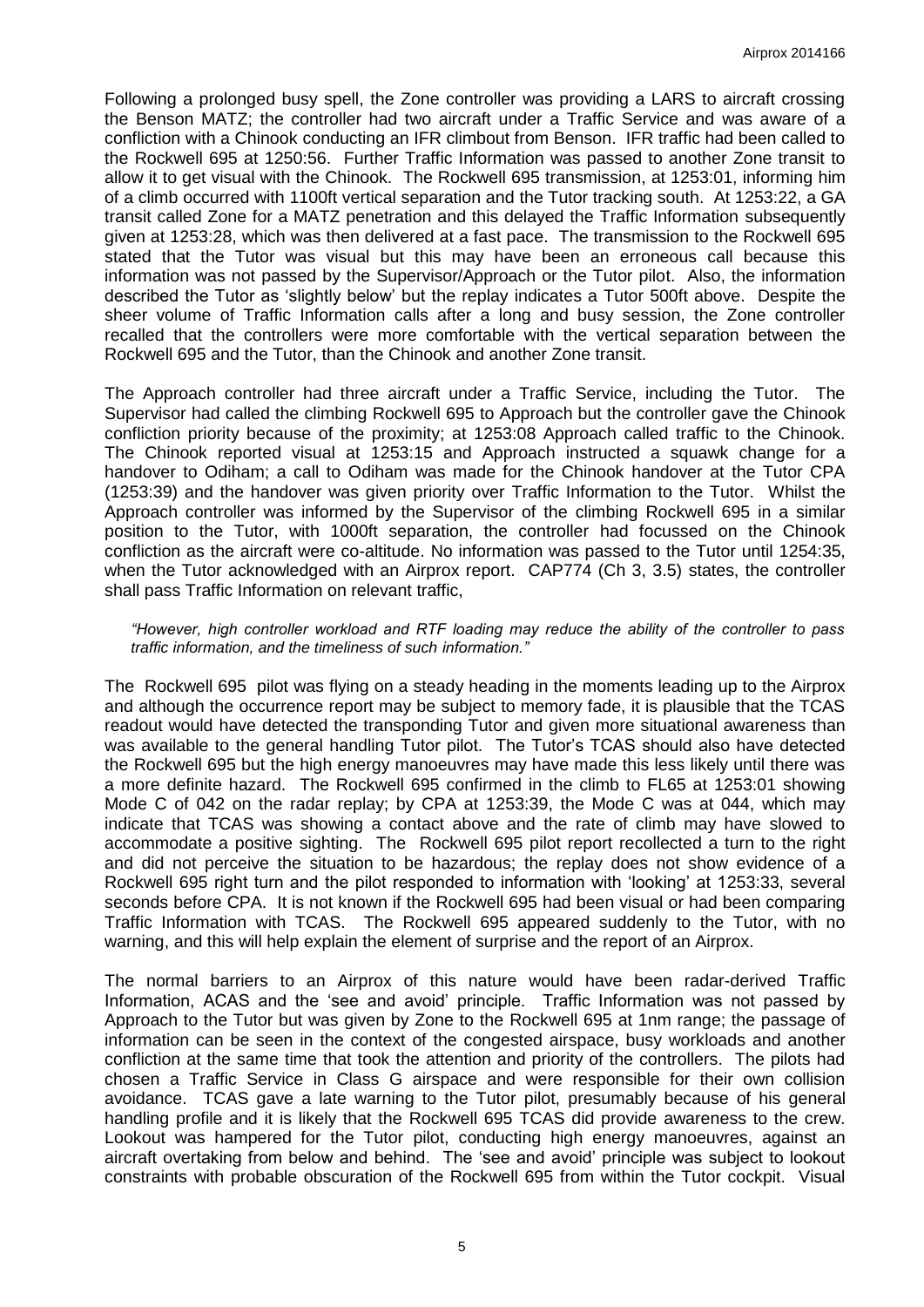acquisition should have been easier for the Rockwell 695 pilot, on a steady heading, climbing towards the Tutor in approximately the 11 o'clock position.

## **UKAB Secretariat**

Both pilots shared an equal responsibility for collision avoidance and for not flying into such proximity as to create a danger of collision<sup>1</sup>. If the geometry is considered to be a 'converging' situation then the Tutor pilot was required to give way<sup>2</sup>, if it is considered that the Rockwell 695 pilot was overtaking, then he was required to keep out of the way of the Tutor by altering course to the right $3$ .

# **Comments**

## **HQ Air Command**

This report highlights the importance of lookout irrespective of ATS or the use of TAS/TCAS, especially in a known area of intense activity. It is likely that the traffic information provided to the Rockwell 695 pilot at 1253:28 would have given the false impression that the conflicting Tutor was visual and able to maintain separation regardless of his own ability to obtain visual contact. The description of the Tutor as 'slightly below' may also have focussed lookout away from the actual relative position of the aircraft; the Tutor is indicated as 500ft above from the radar replay. This may have led the Rockwell 695 pilot to maintain his current track and climb in order to remain predictable to the conflicting aircraft. The lack of timely Traffic Information to the Tutor aircraft compromised the pilot's maintenance of situational awareness in this instance; controller workload is a contributory factor, with the majority of the attention being focussed on deconflicting the Chinook IFR departure.

## **Summary**

An Airprox was reported on 29<sup>th</sup> August 2014 at 1254z when a Tutor and a Rockwell 695 flew into proximity. The Tutor was receiving a Traffic Service from Benson Approach, but did not receive specific Traffic Information; the Rockwell 695 was receiving a Traffic Service from Benson LARS and was given Traffic Information. Both pilots received Traffic Information from their respective TCAS/TAS.

# **PART B: SUMMARY OF THE BOARD'S DISCUSSIONS**

Information available included reports from the pilots of both aircraft, transcripts of the relevant RT frequencies, radar photographs/video recordings, reports from the air traffic controllers involved and reports from the appropriate ATC and operating authorities.

In looking at the actions of the Tutor pilot, the Board agreed that his surprise in suddenly seeing the Rockwell had probably contributed to his assessment of the risk of collision. He had not been given any traffic Information by Benson ATC and, when his TAS suddenly gave him a Traffic Alert as he manoeuvred, it no doubt gave him immediate cause for concern. Nevertheless, in the busy Class G airspace around Benson, the Board opined that ultimately it remained his responsibility to see-and– avoid other traffic, regardless of whether it had been called to him or not.

For his part, the Rockwell pilot said he had the Tutor on TCAS. He did receive Traffic information from Benson LARS, but the information was rushed and inaccurate, and the controller had erroneously told him that the other pilot was visual with him and below him. This undoubtedly altered his perception of risk given that his information was that the Tutor was below him as he climbed and that its pilot had him in sight anyway. The Rockwell pilot recalls making a right turn and gaining

 $\overline{a}$ 1 Rules of the Air 2007 (as amended), Rule 8 (Avoiding aerial collisions).

 $2$  Ibid. Rule 9 (Converging).

 $3$  Ibid. Rule 11 (Overtaking).